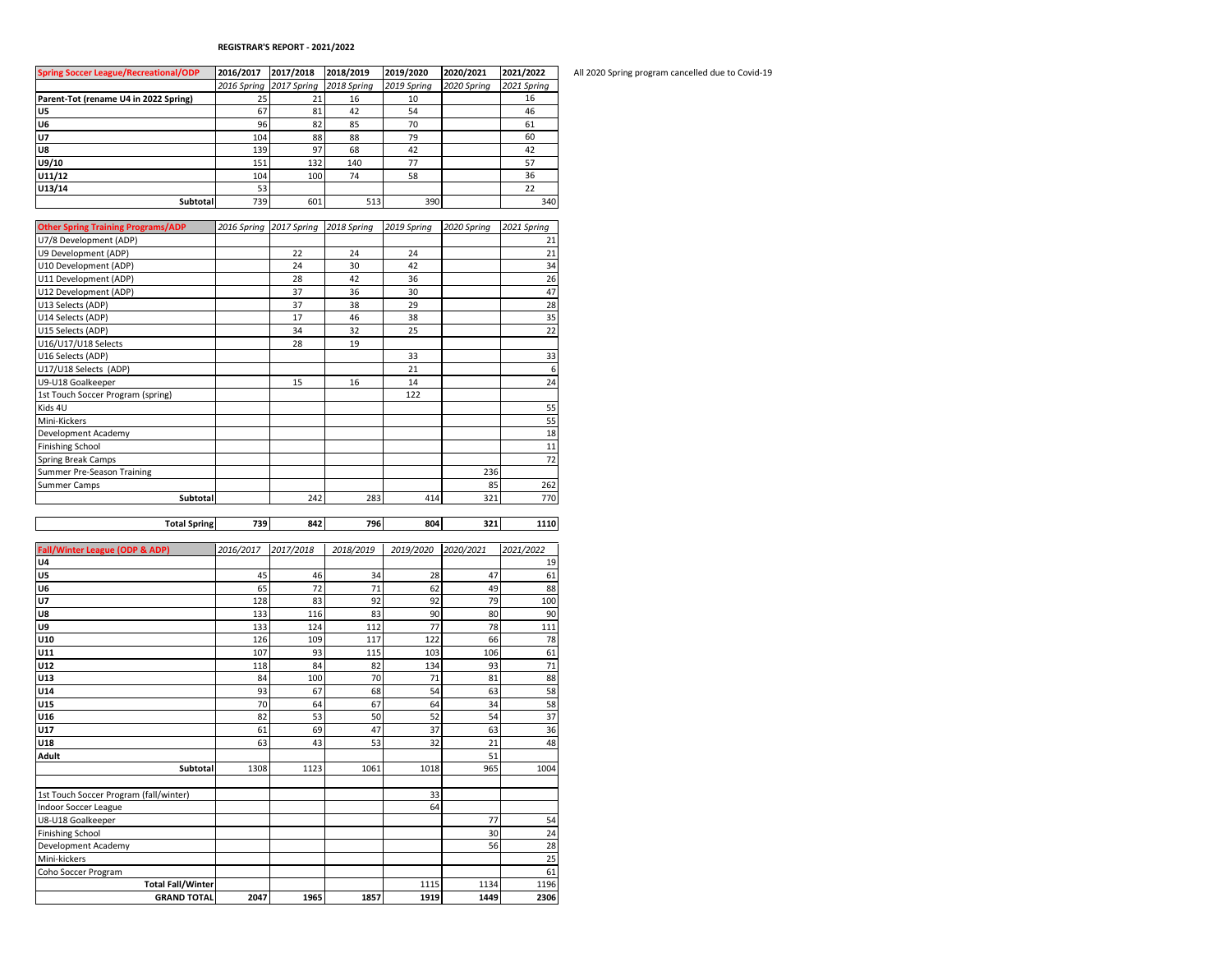

0

500